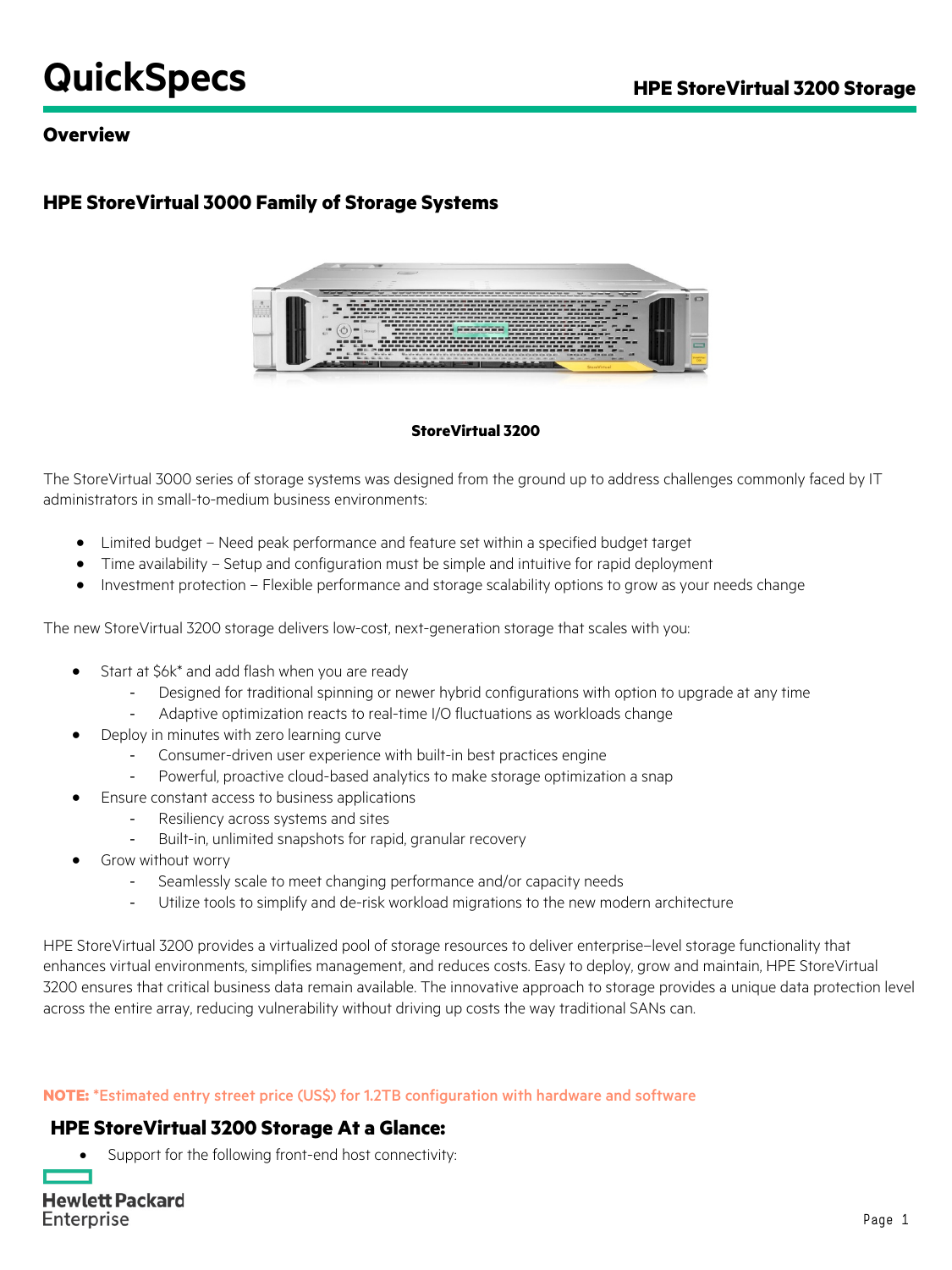## **Overview**

- 1GbE iSCSI (4 and 8 RJ45 ports)
- 10GbE iSCSI (4 SFP+ ports)
- 8/16Gb FC (4 SFP+ ports, speed determined by SFP+ module utilized)
- Multiple 12Gb SAS drive options:
	- SFF/LFF SSDs
	- 15K/10K/7.2K<sup>1</sup> (MDL) RPM SFF HDDs
	- 7.2K (MDL)<sup>1</sup> RPM LFF HDDs
- Rackmount 2U form factor
- Feature-rich StoreVirtual OS features including:
	- Thin Provisioning and Space Reclamation
	- Application Aware Snapshots
	- Hardware RAID levels 5, 6, and 10
	- Network RAID 0, 10 (selectable by volume)
	- Remote Support utilizing STaTS
- Simplified licensing strategy with one optional software suite:
	- Advanced Data Services Suite featuring:
		- Adaptive Optimization
		- **B** Remote Copy (Asynchronous Replication)
- Storage Controllers: Dual active/active controllers per system
	- Single storage pool accessible by both controllers and managed centrally
- Hardware Availability features
	- Hot-pluggable drives
	- Hot spare drives
	- Hot-pluggable and redundant power supplies and fan modules
	- Cache backed by NVDIMM and battery backup

1 7.2K drives are commonly referred to as MDL or Midline drives

|                                              | <b>StoreVirtual 3200 SAN Storage</b> |                                                          |
|----------------------------------------------|--------------------------------------|----------------------------------------------------------|
| <b>Array</b>                                 |                                      |                                                          |
| Number of controllers per array              | 2                                    |                                                          |
| Number of processors per controller          | 1x 6-core processor                  |                                                          |
| Total array cache                            |                                      | 16GB (8GB per controller)                                |
| Storage ports (1GbE iSCSI)                   | 4 or 8 ports                         | RJ45 (no SFP+ required)                                  |
| Storage ports (10GbE iSCSI)                  | 4 ports                              | SFP+ (ordered separately)                                |
| Storage ports (8/16Gb FC)                    | 4 ports                              | 8/16Gb (speed determined by SFP+,<br>ordered separately) |
|                                              |                                      |                                                          |
| <b>Enclosures</b>                            |                                      |                                                          |
| Expansion drive enclosures                   | Up to 3                              |                                                          |
| LFF/SFF array/enclosure mixing               |                                      | Supported                                                |
| Maximum number of drives per array enclosure |                                      |                                                          |
| or drive enclosure                           |                                      | 25 SFF / 12 LFF                                          |
| Drive enclosure interface type               | 12Gb SAS3                            |                                                          |
| <b>Drives</b>                                |                                      |                                                          |
| Maximum total drives                         | 100 SFF / 48 LFF                     |                                                          |
| Maximum raw capacity                         | 288TB                                |                                                          |
| Maximum SSDs per array                       | 25                                   |                                                          |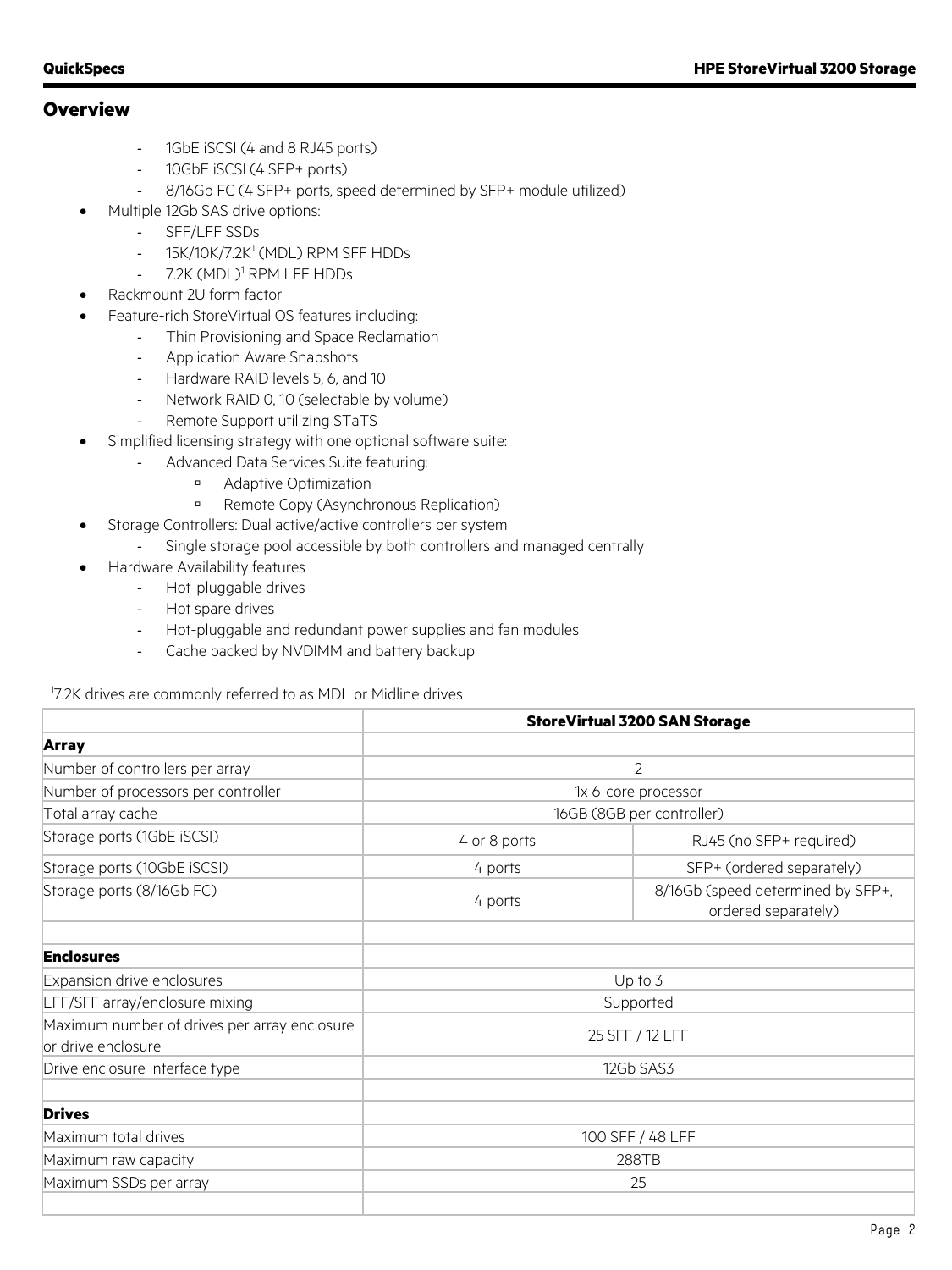## **Overview**

| Drive RAID levels                                | 5, 6, 10                                                                           |  |
|--------------------------------------------------|------------------------------------------------------------------------------------|--|
| Minimum number of drives per tier <sup>1</sup>   | 4 (RAID 10), 6 (RAID 5), 12 (RAID 6)                                               |  |
| Number of RAID devices per array <sup>1</sup>    |                                                                                    |  |
| (logical groups of drives with a common RAID     | 1 to 32                                                                            |  |
| type applied)                                    |                                                                                    |  |
| Maximum number of spare drives per enclosure     | 1                                                                                  |  |
| Maximum LUN size                                 | 128TiB                                                                             |  |
|                                                  |                                                                                    |  |
| <b>Supported Drive Capacities (all 12Gb SAS)</b> |                                                                                    |  |
| <b>SFF SSDs</b>                                  | 400GB, 800GB, 1.6TB, 3.2TB                                                         |  |
| LFF SSDs                                         | 400GB, 800GB                                                                       |  |
|                                                  | 15K RPM: 300GB, 600GB                                                              |  |
| <b>SFF HDDs</b>                                  | 10K RPM: 300GB, 600GB, 900GB, 1.2TB, 1.8TB                                         |  |
|                                                  | 7.2K RPM (MDL): 2.0TB                                                              |  |
| <b>LFF HDDs</b>                                  | 7.2K RPM (MDL): 2TB, 4TB, 6TB                                                      |  |
|                                                  |                                                                                    |  |
| <b>Software Features</b>                         |                                                                                    |  |
| Thin Technologies                                | Thin Provisioning, Space Reclamation (T10 UNMAP)                                   |  |
| Network RAID                                     | 0, 10 (selectable per volume)                                                      |  |
| Replication                                      | Remote Copy <sup>2</sup> , Application Consistent Snapshots, SmartClone Technology |  |
| Sub-LUN tiering                                  | Auto-tiering via Adaptive Optimization <sup>2</sup>                                |  |
| Maximum tiers supported                          | $\overline{2}$                                                                     |  |
|                                                  |                                                                                    |  |
| <b>Additional Features</b>                       |                                                                                    |  |
| Maximum number of volumes                        | 1,024                                                                              |  |
| Maximum number of snapshots                      | 2,048                                                                              |  |
| Maximum number of initiators                     | 512                                                                                |  |
| Maximum queue depth per host port                | 128                                                                                |  |
| Customer self-installable                        | Yes                                                                                |  |
|                                                  | English (United States), Simplified Chinese, Japanese, Korean,                     |  |
| Supported languages (locales)                    | Spanish (Latin America)                                                            |  |
| Base hardware support                            | 3/0/0 (Three-year next business day parts exchange)                                |  |
| Base software support                            | 3 years Standard Phone Support and 30 day defective media                          |  |
| Additional support options                       | Available via Support Services                                                     |  |

#### **NOTE:**

1 RAID devices must be configured in pairs of identical drive types and capacities. <sup>2</sup>Features licensed through the purchase of the Advanced Data Services Suite.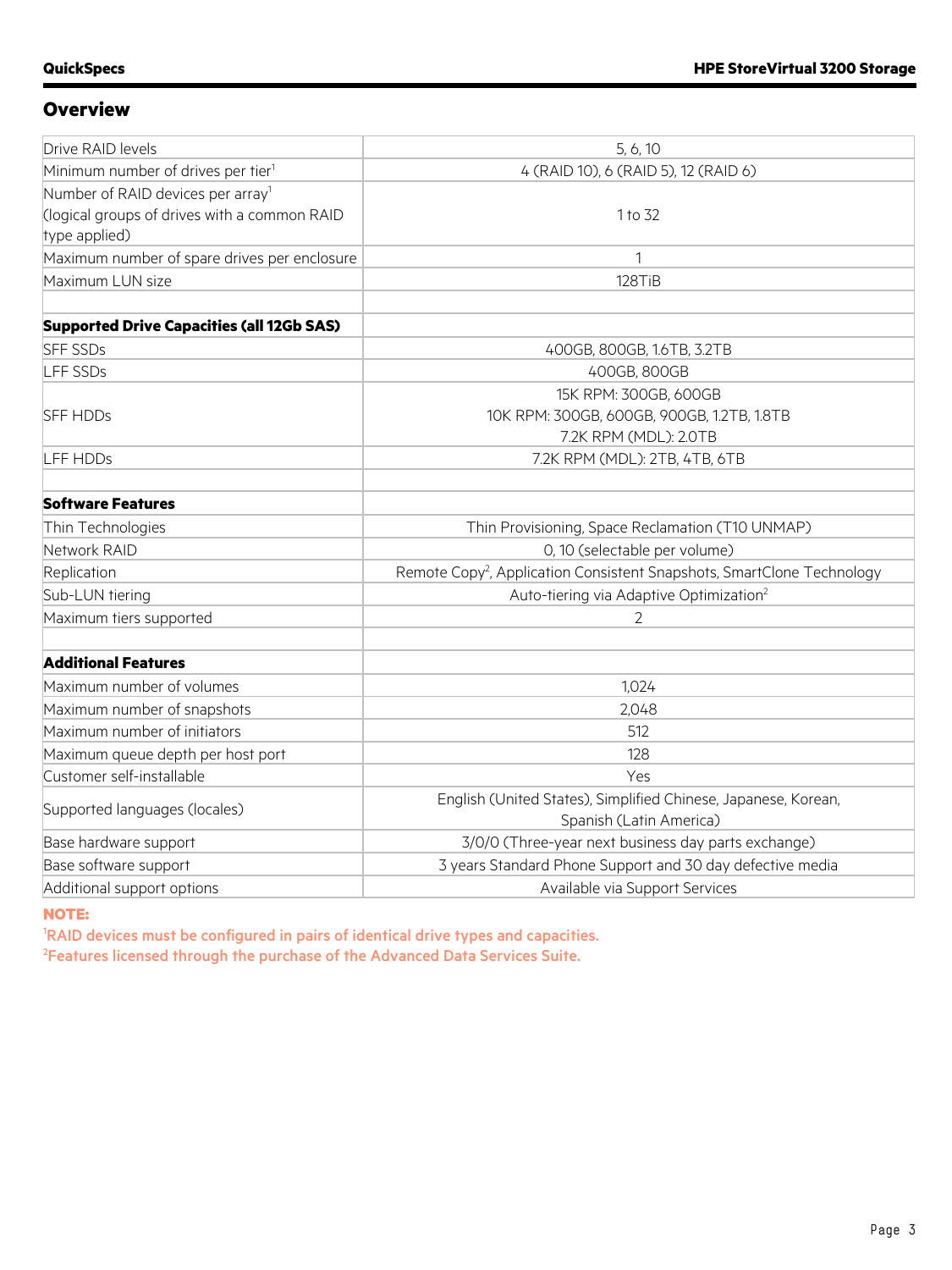**Software**

## **Features and Benefits**

#### **StoreVirtual 3200 Base Software Features**

#### **Application Consistent Snapshots**

- The StoreVirtual 3200 allows for the creation of application consistent snapshots of VMware and Hyper-V VMs and of Microsoft VSS enabled applications.
- Application consistent snapshots create instant application consistent copies of data on a pervolume basis. Snapshots can be created in a variety of ways to meet business or application requirements. Administrators can create them manually ad-hoc, on a scheduled or scripted basis, or via the Microsoft VSS framework, and can then access these snapshots to recover individual files or folders from the volume, or rollback an entire volume. StoreVirtual 3200 snapshots are always thinly provisioned for efficiency, only consuming storage space on the array for the data written to the snapshot, eliminating any upfront space reservation or guesswork that could lead to snapshot and backup job failures.

#### **Network RAID**

- Network RAID 0 and 10 are supported on the StoreVirtual 3200. Network RAID 0 is enabled by default and maintains data availability to applications in the event of a drive or controller failure.
- Network RAID 10 offers an optional additional layer of data protection by mirroring the data in the storage pool. Administrators can manage redundancy on a per-volume basis to optimize storage utilization and match the data protection of the volume to the application data on that volume.

#### **Thin Provisioning**

• The StoreVirtual 3200 software manages all the storage allocations underneath a given volume, and the Thin Provisioning feature allocates space only as data is actually written to that volume. Thin Provisioning allows customers to purchase only the storage needed today and then add more storage as application data grows. This raises the overall utilization and efficiency of the array and ultimately increases the ROI associated with the storage.

#### **Space Reclamation**

- Unused virtual disk space can be reclaimed where files have been deleted from virtual disks by hosts. Files must be permanently deleted (on the host) to be considered as unused space. The unused space is returned to the storage pool.
- The StoreVirtual 3200 can reclaim space automatically when the T10 UNMAP feature is turned-on in VMware vSphere and Microsoft Windows environments.

#### **REST API**

• The REST API provides a rich programmatic interface for configuring, managing, and maintaining your StoreVirtual 3200 storage system. By using an industry standard protocol, customers can easily develop scripts or programs in their favorite language to automate common storage management tasks. For the StoreVirtual 3200, the capability of the REST API was significantly expanded to enable system configuration and health monitoring, management of all storage entities (including volumes, snapshots, and SmartClone volumes), and maintenance operations.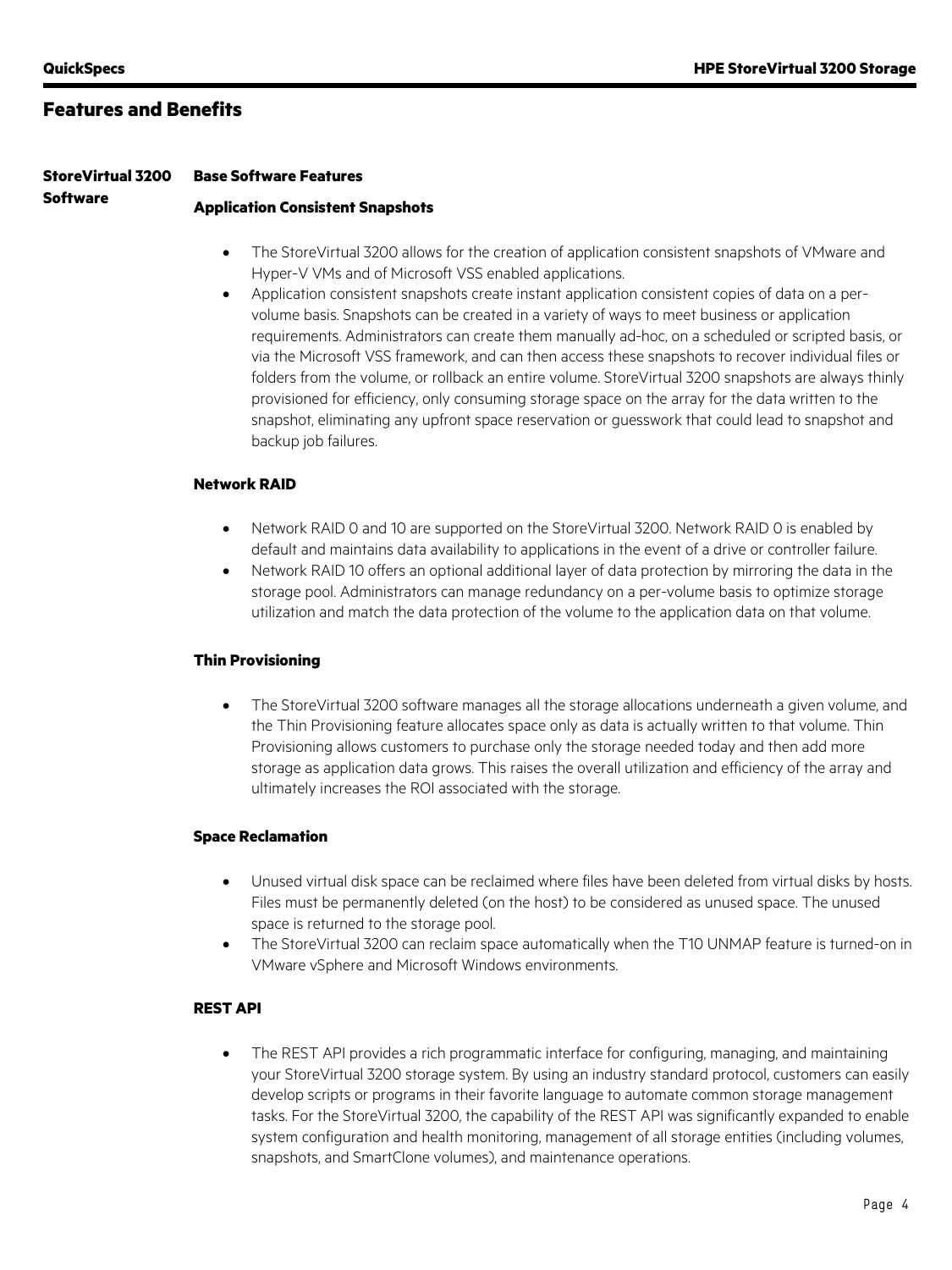#### **Features and Benefits**

#### **SmartClone Technology**

• SmartClone technology allows customers to quickly and easily make multiple identical virtual copies (or "clones") of volumes without requiring additional storage space. The feature works by taking any volume or snapshot and making one or many clones in an instant. The cloning function makes a permanent, read/write volume on the array, pointing back to the original volume's blocks instead of duplicating the blocks. These space-efficient, thin-provisioned volume clones can be used to develop, test, and deploy new operating system versions and applications or implement a virtual desktop infrastructure, etc.

#### **Optional Software Features**

#### **Remote Copy (included in the Advanced Data Services Suite)**

- Remote Copy allows customers to replicate thin provisioned snapshots between primary and remote locations. Because remote copies are thin provisioned no space reservation at the remote location is required. Remote Copy is used for centralized backup and disaster recovery and can be set up on a per-volume basis. Remote copies placed on a recurring schedule allow customers to achieve pointin-time asynchronous replication of the data between locations, sites, or data centers.
- Integrated into the Remote Copy software is intelligent bandwidth management ensuring that the data traffic can be sent across shared WAN links without adversely impacting other network traffic. Administrators simply set the bandwidth limit for remote copies between the two sites and the StoreVirtual 3200 software holds that limit.
- Remote Copy leverages application consistent snapshots to enable VMware and Hyper-V VMs as well as Microsoft VSS applications to be replicated in a quiesced state, providing faster application recovery.

#### **Adaptive Optimization (included in the Advanced Data Services Suite)**

- The StoreVirtual 3200 Adaptive Optimization feature is an innovative technology that greatly increases the efficient use of faster storage devices (such as SSDs) by intelligently moving data between tiers of storage with different performance characteristics within a single storage system.
- Adaptive Optimization reduces planning complexity by utilizing innovative algorithms to pinpoint hot data at a highly granular level and re-provision data in real time while maintaining a balance between background IO operations and application IO requirements. The result is an effective solution that increases performance substantially without administrator intervention.
- Adaptive Optimization is configurable on a per volume basis, and requires no tuning or specialized configuration to implement.
- Performance benefits are available immediately, as the Adaptive Optimization engine constantly monitors the IO demands placed on the StoreVirtual 3200 array and reacts in near real-time. There is no need to wait for a scheduled operation to move data to the proper tier.
- Pages are migrated between tiers automatically such that I/O's are optimized in real-time

#### **Scalable Design**

• **Purchase only what you need today**

Avoid up-front cost and purchase only what is needed today, then grow the capacity of your StoreVirtual 3200 array online as storage requirements evolve. Buying storage capacity only when needed simplifies planning and relieves budget pressures.

• **Scale-up options**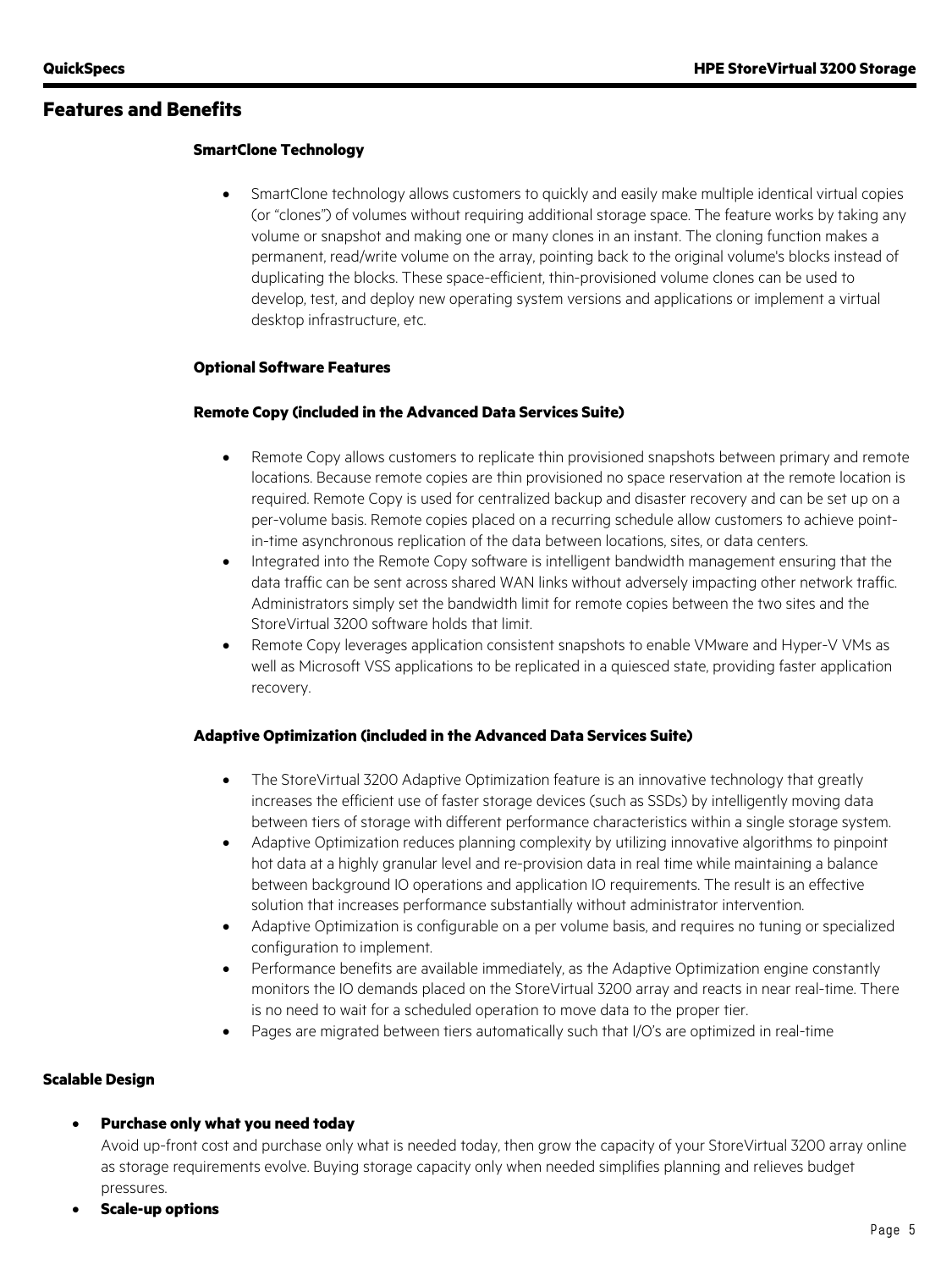## **Features and Benefits**

Up to three additional SFF and/or LFF drive enclosures may be added to further increase capacity as needed.

#### • **Avoid disruptive upgrades**

Add capacity to the StoreVirtual 3200 non-disruptively as requirements increase. Applications remain online during maintenance events (adding drives, updating software or firmware) for best in class availability.

#### **Easy to manage SANs**

- **New Web-based User Interface** The StoreVirtual 3200 is managed from an all-inclusive "single pane-of-glass" via a web-based user interface accessed directly from your browser for simple, easy-to-manage storage.
- **Business continuity with integrated HA and DR** Simplified management of high availability/fault tolerant and disaster recovery storage solutions.

| <b>Overview</b>        |                                                                                                                                                                                                                                                                                                                                               |
|------------------------|-----------------------------------------------------------------------------------------------------------------------------------------------------------------------------------------------------------------------------------------------------------------------------------------------------------------------------------------------|
| <b>Host OS Support</b> | The StoreVirtual 3200 supports a wide variety of Operating Systems. For a complete list of<br>$\bullet$<br>supported operating systems, please visit HPE Storage SPOCK at<br>https://spock.corp.int.hpe.com/spock/                                                                                                                            |
| <b>Interconnects</b>   | SKUs for the following interconnects are offered:<br>$\bullet$<br>1GbE iSCSI (4 ports, RJ45)<br>$\overline{\phantom{a}}$<br>1GbE iSCSI (8 ports, RJ45)<br>$\overline{\phantom{a}}$<br>10GbE iSCSI (4 ports, SFP+ module)<br>$\overline{\phantom{a}}$<br>8/16Gb FC (4 ports, speed determined by SFP+ module used)<br>$\overline{\phantom{a}}$ |
| <b>Management</b>      | The Web-based user interface is supported on the following browsers:<br>Mozilla Firefox (version 47 or later)<br>Google Chrome (version 51 or later)<br>Microsoft Internet Explorer 11                                                                                                                                                        |

## **StoreVirtual 3200 Storage Product Information**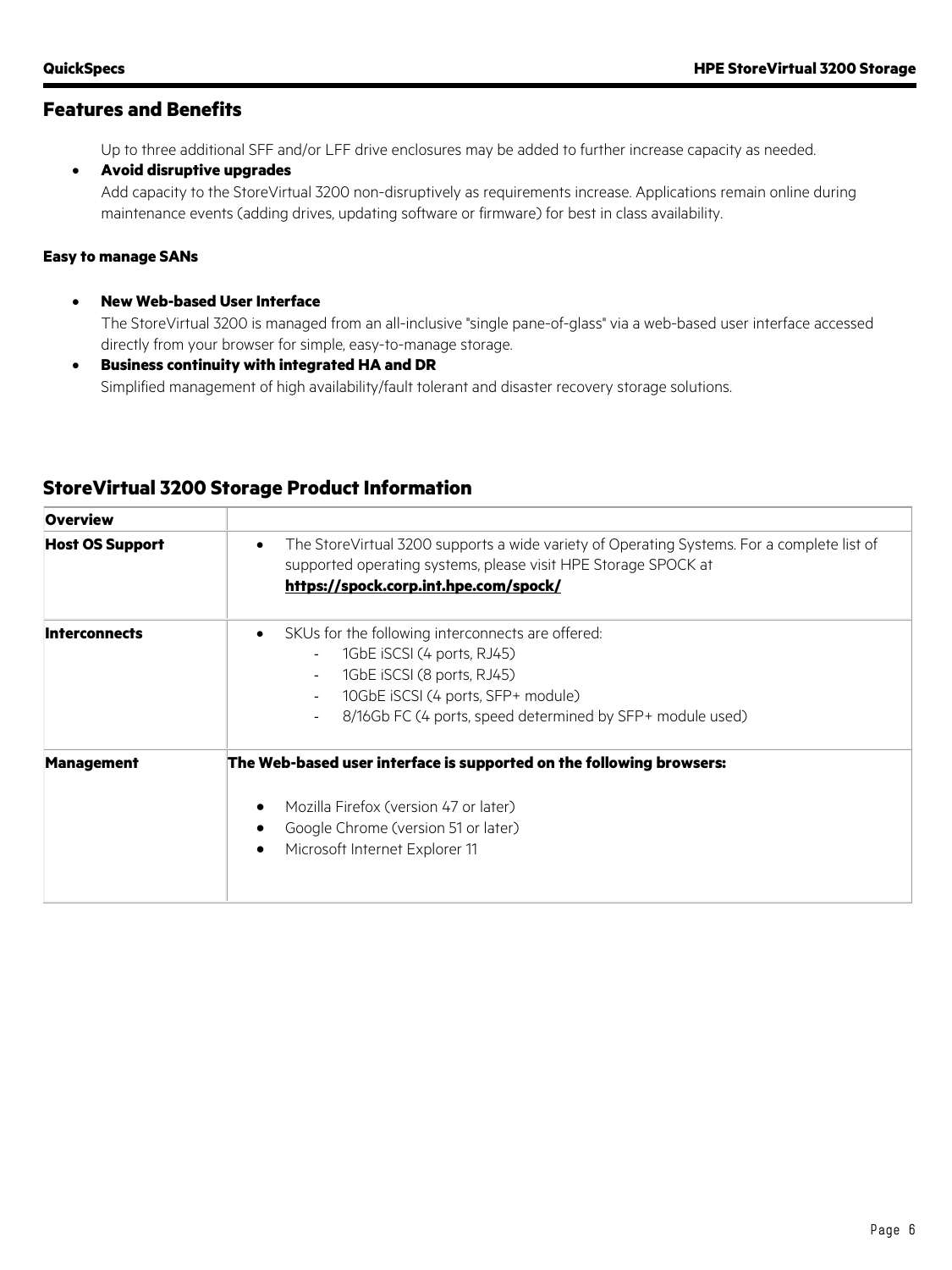## **HPE StoreVirtual 3200 Storage**



- 1. Removable bezel
- 2. Bezel lock
- 3. Locator (UID) LED
- 4. Drive placement diagram (LFF only)

#### **Rear View**



- 1. Hot-swappable fan module
- 2. Hot-swappable power supply
- 3. Controller
- 4. Fibre Channel SFP+ ports (Fibre Channel systems only)
- 5. 10GbE iSCSI SFP+ ports (10GbE iSCSI system only) or 1GbE iSCSI RJ45 ports (8-port 1GbE iSCSI system only)
- 6. USB port
- 7. Micro USB Service port
- 8. Management (MGMT) port
- 9. 1GbE iSCSI RJ45 ports (active only on 8-port and 4-port iSCSI systems)
- 10. External Drive Enclosure SAS ports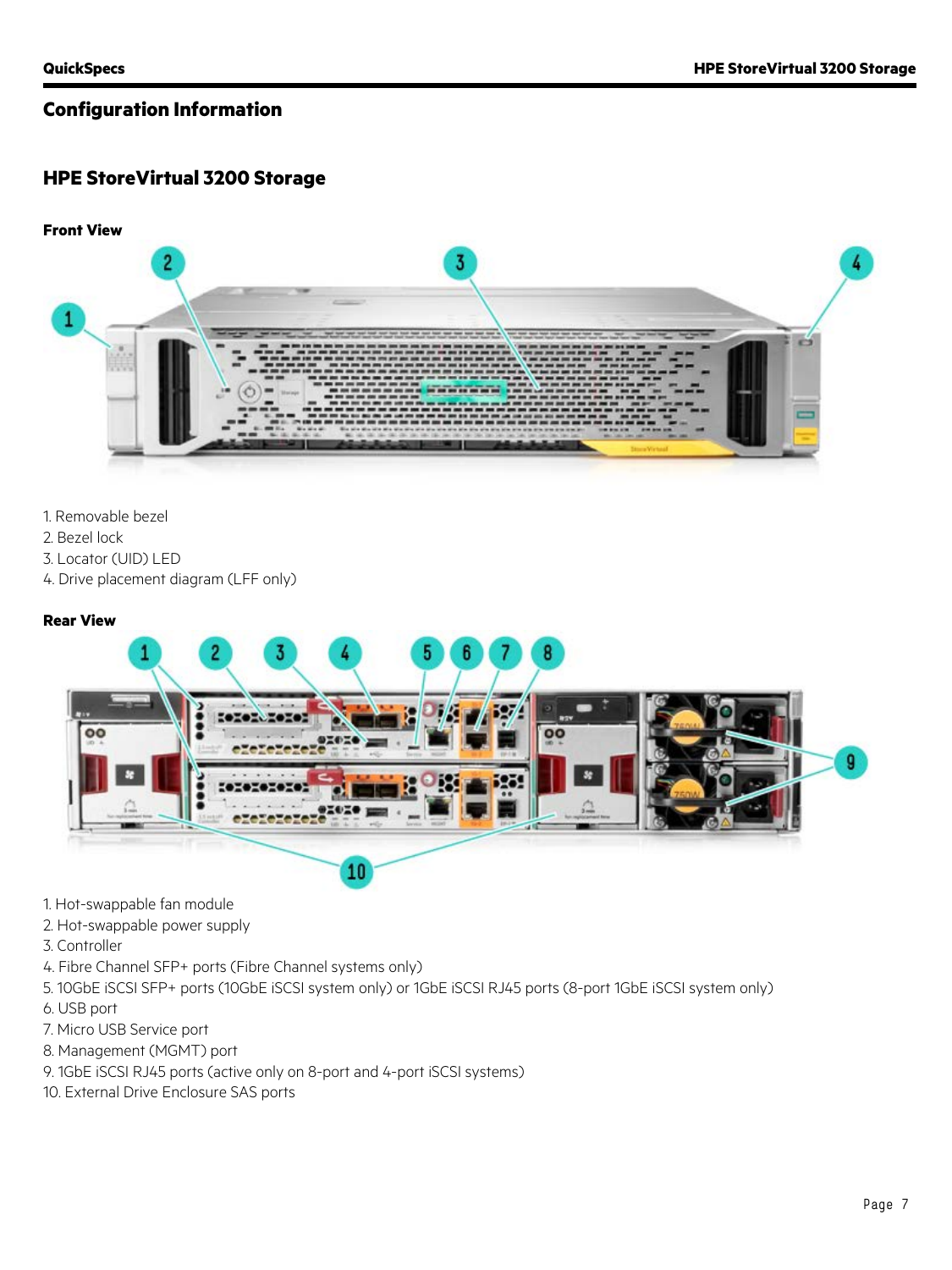## **Exploded View**



1. Controller

- 2. Hot-swappable fan module
- 3. Hot-swappable power supply module
- 4. Top cover

## **Models**

All models include the following system hardware:

- Two controllers
- Two 6-core processors
- 16GB total RAM
	- 2GB total NVDIMM battery-back cache
- Drive slots (25 for SFF and 12 for LFF systems)
- Redundant hot-swappable power supplies
- Redundant hot-swappable fan modules
- Support for disk RAID 5, 6, 10
- Dedicated Management port

What's in the Box:

- HPE StoreVirtual 3200 Storage system
- Rackmount kit
- Two power cables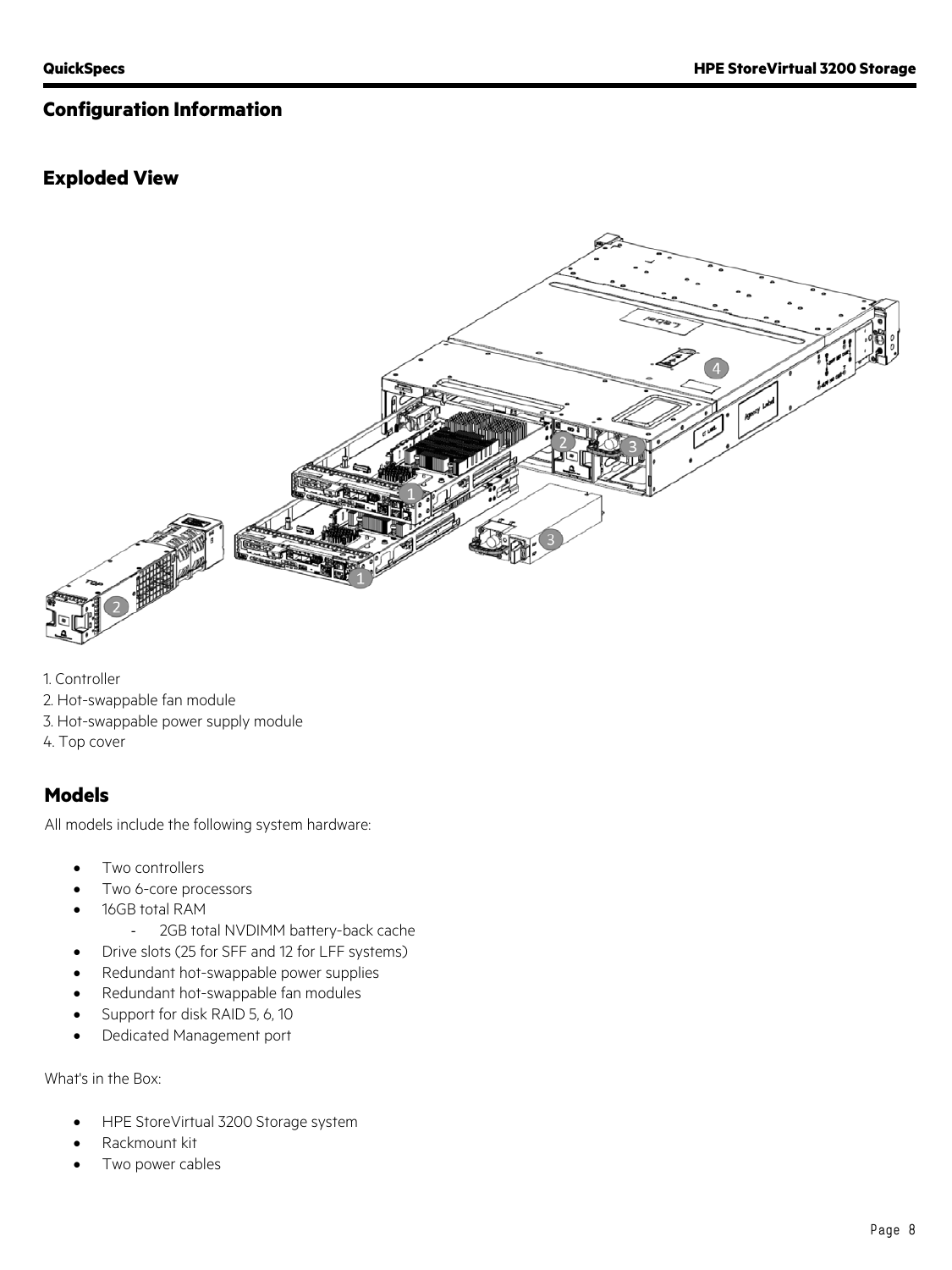

| HPE StoreVirtual 3200 4-port 1GbE iSCSI SFF Storage  | N9X16A |
|------------------------------------------------------|--------|
| HPE StoreVirtual 3200 4-port 1GbE iSCSI LFF Storage  | N9X17A |
| HPE StoreVirtual 3200 8-port 1GbE iSCSI SFF Storage  | N9X18A |
| HPE StoreVirtual 3200 8-port 1GbE ISCSI LFF Storage  | N9X19A |
| HPE StoreVirtual 3200 4-port 10GbE ISCSI SFF Storage | N9X20A |
| HPE StoreVirtual 3200 4-port 10GbE ISCSI LFF Storage | N9X21A |
| HPE StoreVirtual 3200 4-port 16Gb FC SFF Storage     | N9X24A |
| HPE Store Virtual 3200 4-port 16Gb FC LFF Storage    | N9X25A |
|                                                      |        |

## **Ordering Guidelines**

## **Step 1 - StoreVirtual 3200 Base Configuration: Choose Your host interconnect**

| <b>Host Interconnect</b> | <b>Description</b>                                                                                                                                        | <b>Part Number</b> |
|--------------------------|-----------------------------------------------------------------------------------------------------------------------------------------------------------|--------------------|
|                          | HPE Store Virtual 3200 4-port 1GbE ISCSI SFF Storage                                                                                                      | N9X16A             |
|                          | HPE Store Virtual 3200 4-port 1GbE ISCSI LFF Storage                                                                                                      | N9X17A             |
|                          | HPE StoreVirtual 3200 8-port 1GbE ISCSI SFF Storage                                                                                                       | N9X18A             |
|                          | HPE Store Virtual 3200 8-port 1GbE ISCSI LFF Storage                                                                                                      | N9X19A             |
|                          | HPE StoreVirtual 3200 4-port 10GbE ISCSI SFF Storage                                                                                                      | <b>N9X20A</b>      |
|                          | HPE StoreVirtual 3200 4-port 10GbE ISCSI LFF Storage                                                                                                      | N9X21A             |
|                          | HPE StoreVirtual 3200 4-port 16Gb FC SFF Storage                                                                                                          | N9X24A             |
|                          | HPE Store Virtual 3200 4-port 16Gb FC LFF Storage                                                                                                         | N9X25A             |
|                          | NOTE: All Store Virtual 3200 Storage systems are available factory racked: just<br>add "#0D1" as a suffix to the Part Numbers listed above when ordering. |                    |

## **Step 2 - Choose Your SFP+ module**

| <b>SFP+ Modules</b> | <b>Description</b>                                                          | <b>Part Number</b> |
|---------------------|-----------------------------------------------------------------------------|--------------------|
|                     | HPE StoreVirtual 3000 8Gb 2-pack Short Wave Fibre Channel SFP+ Transceiver  | N9X01A             |
|                     | HPE StoreVirtual 3000 16Gb 2-pack Short Wave Fibre Channel SFP+ Transceiver | N9X02A             |
|                     | HPE StoreVirtual 3000 10Gb 2-pack Short Range iSCSI SFP+ Transceiver        | N9X03A             |
|                     | NOTE: All StoreVirtual 3200 1GbE iSCSI Storage systems are equipped with    |                    |
|                     | RJ45 ports and do not require SFP+ modules                                  |                    |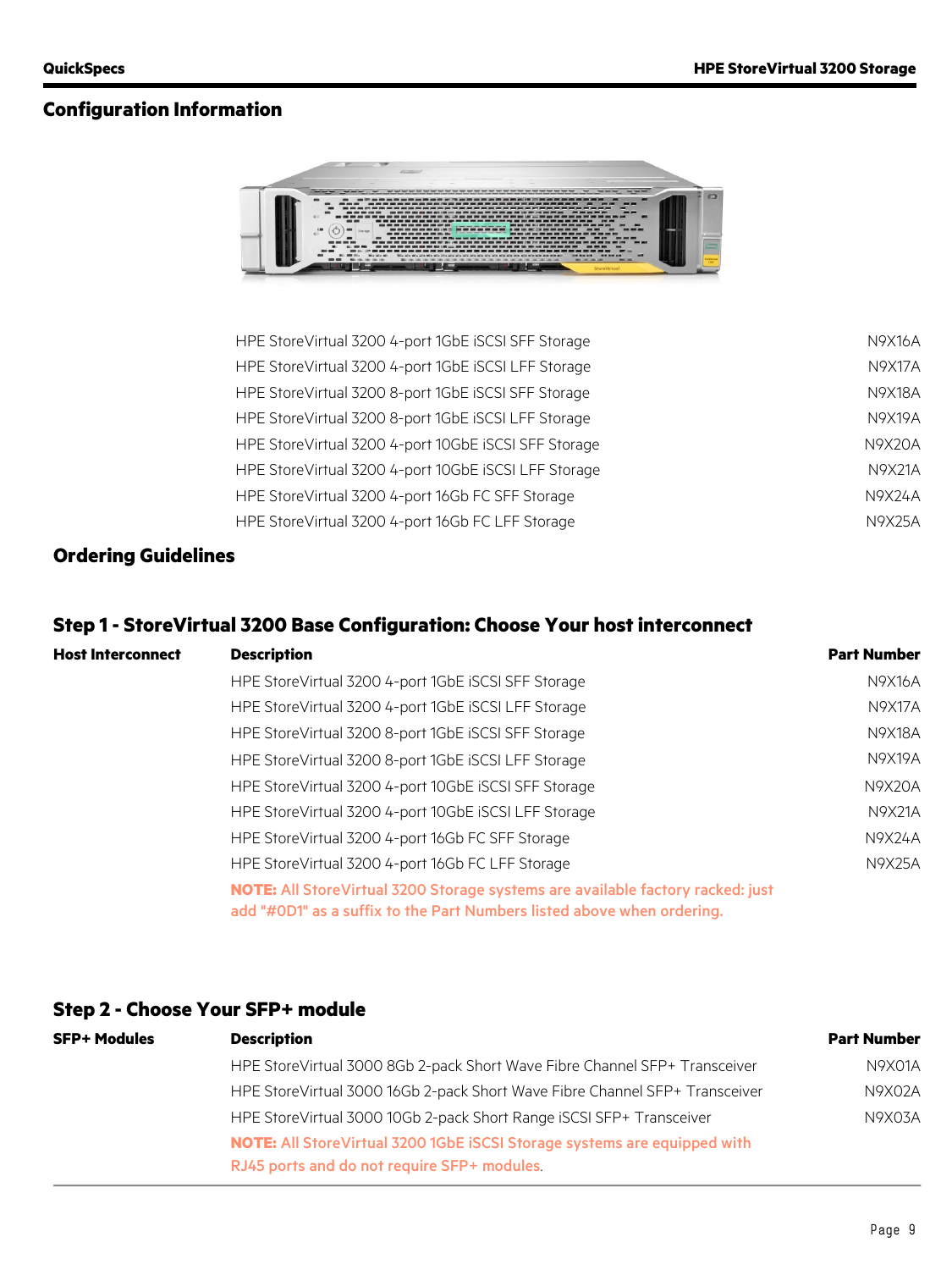r

# **Configuration Information**

| <b>Step 3 - Select Your Drives</b> |                                                                                                      |                    |
|------------------------------------|------------------------------------------------------------------------------------------------------|--------------------|
| <b>SFF 15K SFF HDDs</b>            | <b>Description</b>                                                                                   | <b>Part Number</b> |
|                                    | HPE StoreVirtual 3000 300GB 12G SAS 15K SFF (2.5in) Enterprise<br><b>3yr Warranty Hard Drive</b>     | <b>N9X14A</b>      |
|                                    | HPE StoreVirtual 3000 600GB 12G SAS 15K SFF (2.5in) Enterprise<br><b>3yr Warranty Hard Drive</b>     | <b>N9X15A</b>      |
| <b>SFF 10K SFF HDDs</b>            | <b>Description</b>                                                                                   | <b>Part Number</b> |
|                                    | HPE StoreVirtual 3000 300GB 12G SAS 10K SFF (2.5in) Enterprise<br><b>3yr Warranty Hard Drive</b>     | N9X04A             |
|                                    | HPE StoreVirtual 3000 600GB 12G SAS 10K SFF (2.5in) Enterprise<br><b>3yr Warranty Hard Drive</b>     | <b>N9X05A</b>      |
|                                    | HPE StoreVirtual 3000 900GB 12G SAS 10K SFF (2.5in) Enterprise<br><b>3yr Warranty Hard Drive</b>     | <b>N9X06A</b>      |
|                                    | HPE StoreVirtual 3000 1.2TB 12G SAS 10K SFF (2.5in) Enterprise<br><b>3yr Warranty Hard Drive</b>     | <b>N9X07A</b>      |
|                                    | HPE StoreVirtual 3000 1.8TB 12G SAS 10K SFF (2.5in) Enterprise<br>512e 3yr Warranty Hard Drive       | <b>N9X08A</b>      |
| <b>SFF 7.2K SFF HDDs</b>           | <b>Description</b>                                                                                   | <b>Part Number</b> |
|                                    | HPE StoreVirtual 3000 2TB 12G SAS 7.2K SFF (2.5in) Midline 512n<br>1yr Warranty Hard Drive           | N9X09A             |
| <b>LFF 7.2K LFF HDDs</b>           | <b>Description</b>                                                                                   | <b>Part Number</b> |
|                                    | HPE StoreVirtual 3000 2TB 12G SAS 7.2K LFF (3.5in) Midline 512e<br>1yr Warranty Hard Drive           | <b>N9X10A</b>      |
|                                    | HPE StoreVirtual 3000 4TB 12G SAS 7.2K LFF (3.5in) Midline 512e<br>1yr Warranty Hard Drive           | <b>N9X11A</b>      |
|                                    | HPE StoreVirtual 3000 6TB 12G SAS 7.2K LFF (3.5in) Midline 512e<br>1yr Warranty Hard Drive           | <b>N9X12A</b>      |
| <b>SFF SSDs</b>                    | <b>Description</b>                                                                                   | <b>Part Number</b> |
|                                    | HPE StoreVirtual 3000 400GB 12G SAS Mixed Use SFF (2.5in) 3yr<br>Warranty Solid State Drive          | <b>N9X84A</b>      |
|                                    | HPE StoreVirtual 3000 800GB 12G SAS Mixed Use SFF (2.5in) 3yr<br>Warranty Solid State Drive          | <b>N9X85A</b>      |
|                                    | HPE StoreVirtual 3000 1.6TB 12G SAS Mixed Use SFF (2.5in) 3yr<br>Warranty Solid State Drive          | N9X86A             |
|                                    | HPE StoreVirtual 3000 3.2TB 12G SAS Mixed Use SFF (2.5in) 3yr<br>Warranty Solid State Drive          | <b>N9Z13A</b>      |
| <b>LFF SSDs</b>                    | <b>Description</b>                                                                                   | <b>Part Number</b> |
|                                    | HPE StoreVirtual 3000 400GB 12G SAS Mixed Use (3.5in)<br>Converter Carrier 3yr Wty Solid State Drive | <b>N9Z14A</b>      |
|                                    | HPE StoreVirtual 3000 800GB 12G SAS Mixed Use (3.5in)<br>Converter Carrier 3yr Wty Solid State Drive | <b>N9Z15A</b>      |
| <b>NOTES:</b>                      | All StoreVirtual 3200 drives are available factory installed: just                                   |                    |
|                                    | add "#0D1" as a suffix to the Part Numbers listed above when<br>ordering.                            |                    |
|                                    | In tiered solutions, the system supports one or two tiers of                                         |                    |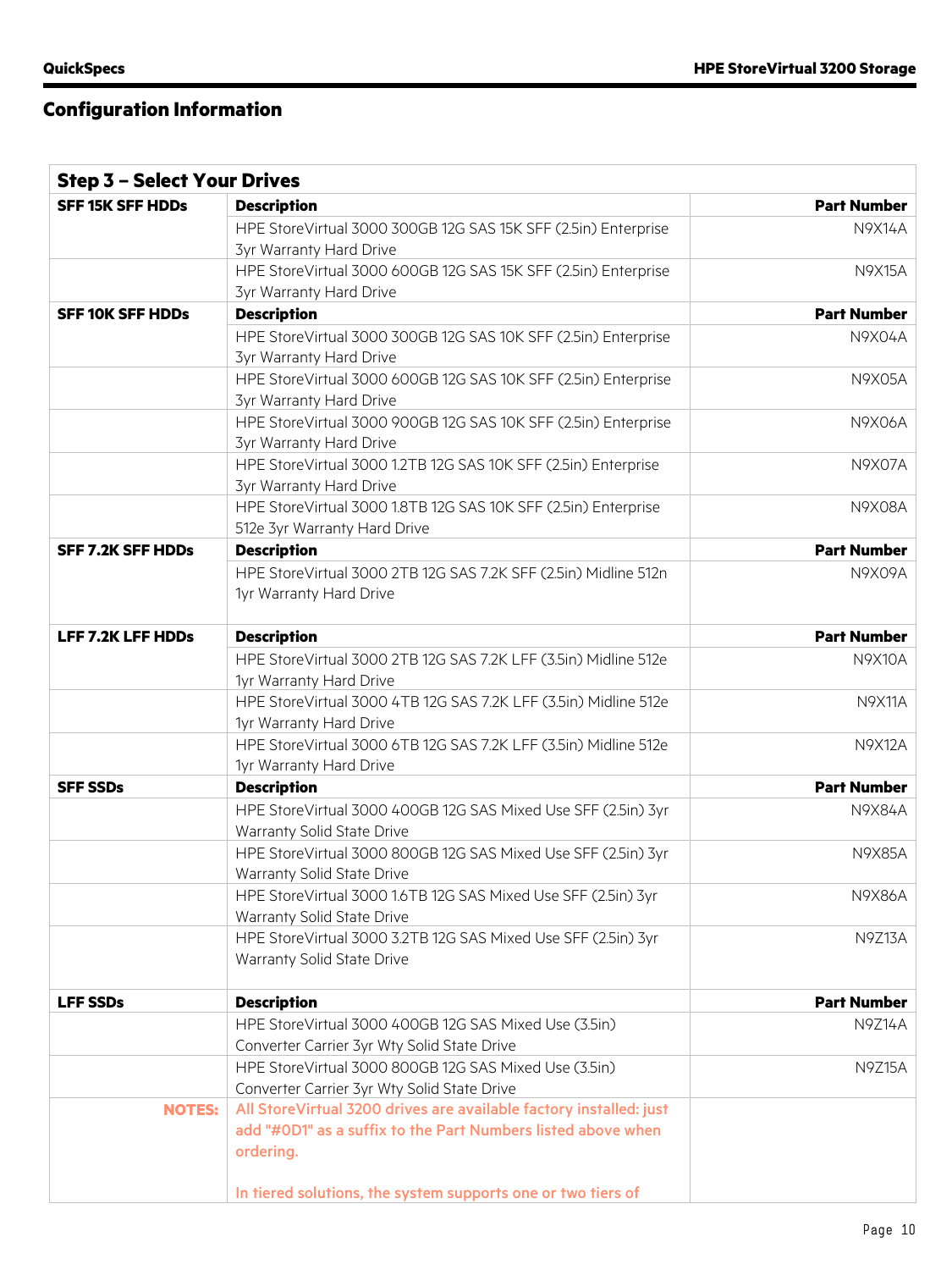|                         | storage. For example, up to two tiers using the following drives:<br>Tier 0 (SSD), Tier 1 (10K SAS), Tier 2 (7.2K MDL-SAS). |                    |
|-------------------------|-----------------------------------------------------------------------------------------------------------------------------|--------------------|
|                         | All drives of the same type (SSD, 10K SAS, 7.2K MDL-SAS) must<br>have the same capacity.                                    |                    |
|                         | All drives of the same type (SSD, 10K SAS, 7.2K MDL-SAS) must<br>use the same RAID level: RAID5, RAID6, or RAID10.          |                    |
|                         | All drives of the same type (SSD, 10K SAS, 7.2K MDL-SAS) must<br>have the same number of drives in each RAID device.        |                    |
|                         | RAID devices must be configured as identical pairs. A single<br>RAID device cannot be configured.                           |                    |
|                         | Warranty on all SSDs does not include wear-out.                                                                             |                    |
|                         | The system supports one hot spare drive for each enclosure.                                                                 |                    |
| <b>Step 4 - Options</b> |                                                                                                                             |                    |
| <b>Drive Enclosures</b> | <b>Description</b>                                                                                                          | <b>Part Number</b> |
|                         | HPE StoreVirtual 3000 LFF Drive Enclosure                                                                                   | N9W99A             |
|                         | HPE StoreVirtual 3000 SFF Drive Enclosure                                                                                   | N9X00A             |

| DI IVE EIKKUSUI ES       | <b>DESCRIPTION</b>                                                               | ган кишра          |
|--------------------------|----------------------------------------------------------------------------------|--------------------|
|                          | HPE StoreVirtual 3000 LFF Drive Enclosure                                        | N9W99A             |
|                          | HPE StoreVirtual 3000 SFF Drive Enclosure                                        | <b>N9X00A</b>      |
|                          | <b>NOTE:</b> HPE best practice is to order additional drives that are            |                    |
|                          | the same capacity and type as the existing drives (SSD, 10K                      |                    |
|                          | SAS, 7.2K MDL-SAS).                                                              |                    |
|                          | Each drive enclosure includes two 0.5m MiniSAS HD to MiniSAS<br><b>HD</b> cables |                    |
| <b>Optional Licensed</b> | <b>Description</b>                                                               | <b>Part Number</b> |
| <b>Software</b>          | HPE StoreVirtual 3200 Advanced Data Services Suite LTU                           | <b>N9Y66A</b>      |
|                          | HPE StoreVirtual 3200 Advanced Data Services Suite E-LTU                         | N9Y66AAE           |
|                          | <b>NOTE:</b> The Advanced Data Services Suite enables Adaptive                   |                    |
|                          | <b>Optimization and Remote Copy features</b>                                     |                    |
|                          | HPE StoreVirtual 3200 Migration Manager LTU                                      | <b>P9V08A</b>      |
|                          | HPE StoreVirtual 3200 Migration Manager E-LTU                                    | P9V08AAE           |
|                          | <b>NOTE:</b> The Migration Manager license is for use in conjunction             |                    |
|                          | with the StoreVirtual Migration Manager tool to migrate from                     |                    |
|                          | StoreVirtual 4000 series systems to StoreVirtual 3200                            |                    |
| <b>Rack Options</b>      | Please refer to the HPE Infrastructure products page for more                    |                    |
|                          | information on HPE racks and rack options                                        |                    |
|                          | https://www.hpe.com/us/en/integrated-systems/rack-power-                         |                    |
|                          | cooling.html                                                                     |                    |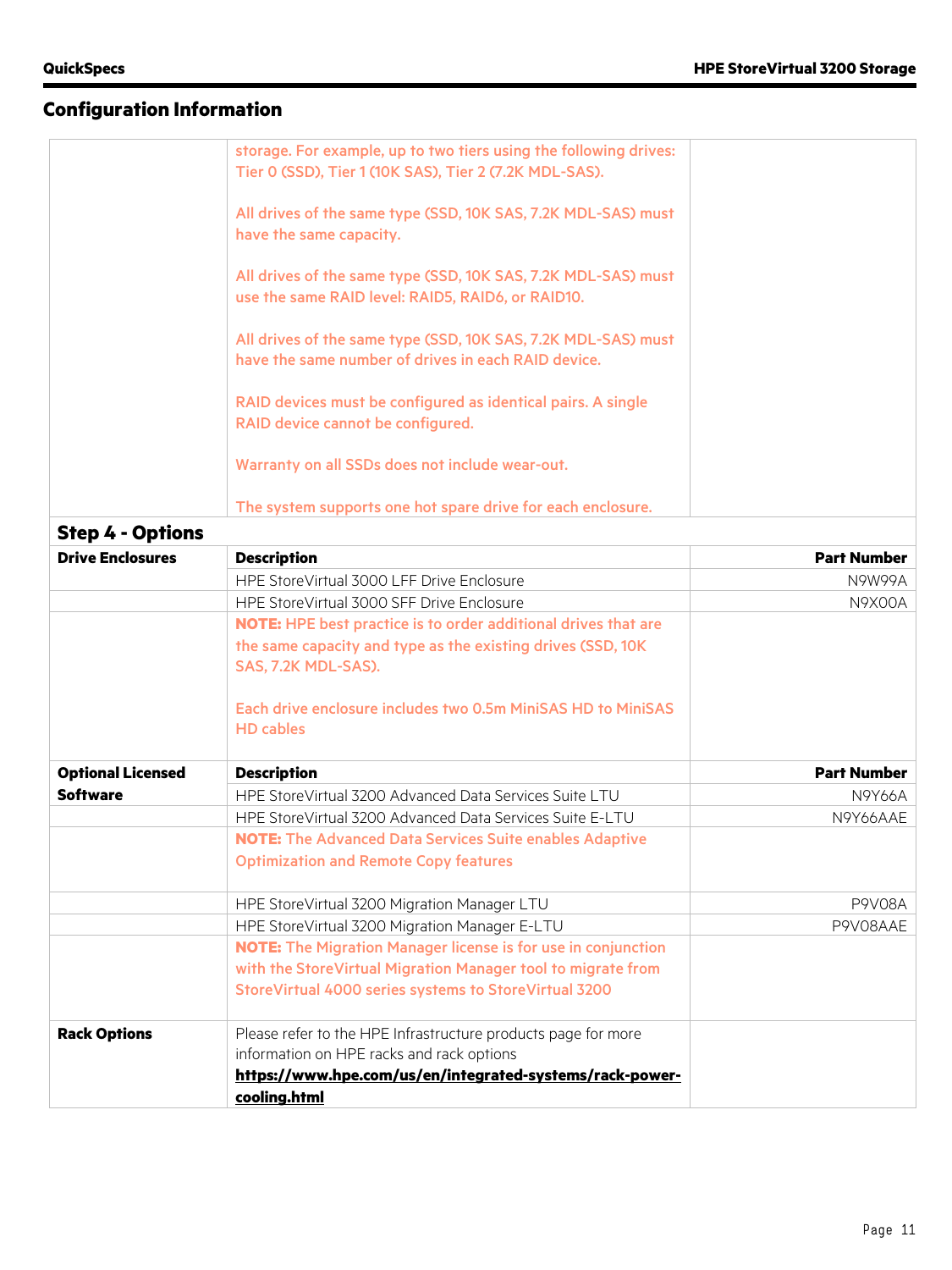# **Service and Support, HPE Care Pack, and Warranty Information**

## **Service and Support, HPE Proactive Care, and Warranty Information**

| <b>Warranty</b>            | Three-year limited warranty, parts exchange Next Business day delivery                                                                                                                                                                                                                                                                                                                                                                                                                                                                                                                         |
|----------------------------|------------------------------------------------------------------------------------------------------------------------------------------------------------------------------------------------------------------------------------------------------------------------------------------------------------------------------------------------------------------------------------------------------------------------------------------------------------------------------------------------------------------------------------------------------------------------------------------------|
|                            | Enclosures, Hard drives, and Options carry their own warranty. Refer to Hewlett Packard<br>Enterprise Limited Warranty Statement for more information.                                                                                                                                                                                                                                                                                                                                                                                                                                         |
|                            | The StoreVirtual 3200 has been designed with customer self-repairable parts to minimize<br>repair time and provide greater flexibility in performing defective parts replacement. Please<br>refer to Hewlett Packard Enterprise limited warranty Statement and parts replacement<br>instructions for further details.<br>http://h18006.www1.hpe.com/products/storageworks/warranty.html                                                                                                                                                                                                        |
|                            | Products included in various kits carry their own individual warranties.                                                                                                                                                                                                                                                                                                                                                                                                                                                                                                                       |
|                            | NOTE: The warranty of the hard drive options purchased with the StoreVirtual 3200<br>models is different for SAS hard drives versus SAS MDL. SAS hard drive options have a<br>three year warranty and SAS MDL have a one year warranty                                                                                                                                                                                                                                                                                                                                                         |
|                            | <b>Solid State Drives (SSD) Warranty</b> 3/0/0 warranty; Customer Self Repair (CSR) subject to maximum usage and or maximum<br>supported lifetime limitations, whichever occurs first. Maximum Supported Lifetime is the<br>period in years set to equal the warranty for the device. Maximum usage limit is the<br>maximum amount of data that can be written to the device before reaching the device's write<br>endurance limit.                                                                                                                                                            |
| <b>Deployment Services</b> | <b>HPE StoreVirtual 3000 Startup Service</b>                                                                                                                                                                                                                                                                                                                                                                                                                                                                                                                                                   |
|                            | Designed to provide a smooth startup, HPE StoreVirtual 3000 Storage Installation and<br>Startup Service provides deployment of your HPE StoreVirtual 3000 Storage, helping to<br>ensure proper installation in your storage environment as well as helping you increase the<br>benefit from your storage investment.                                                                                                                                                                                                                                                                           |
|                            | The service provides activities required to help you deploy your HPE StoreVirtual 3000<br>Storage into operation. When ordered with hardware upgrade products, the service also<br>provides deployment of hardware upgrades to your existing HPE StoreVirtual 3000 Storage.<br>Ordering information: HA114A1#5ZK or U7VF7E                                                                                                                                                                                                                                                                     |
| <b>Service and Support</b> | Protect your business beyond warranty with HPE Support Services. HPE Technology<br>Services delivers confidence, reduces risk and helps customers realize agility and stability.<br>Our integrated portfolio of Services for storage help customers reduce costs, optimize data,<br>streamline storage management, and improve backup and recovery. HPE Support Services<br>enable you to choose the right service level, length of coverage and response time as you<br>purchase your new storage solution, giving you full entitlement for the support for need for<br>your IT and business. |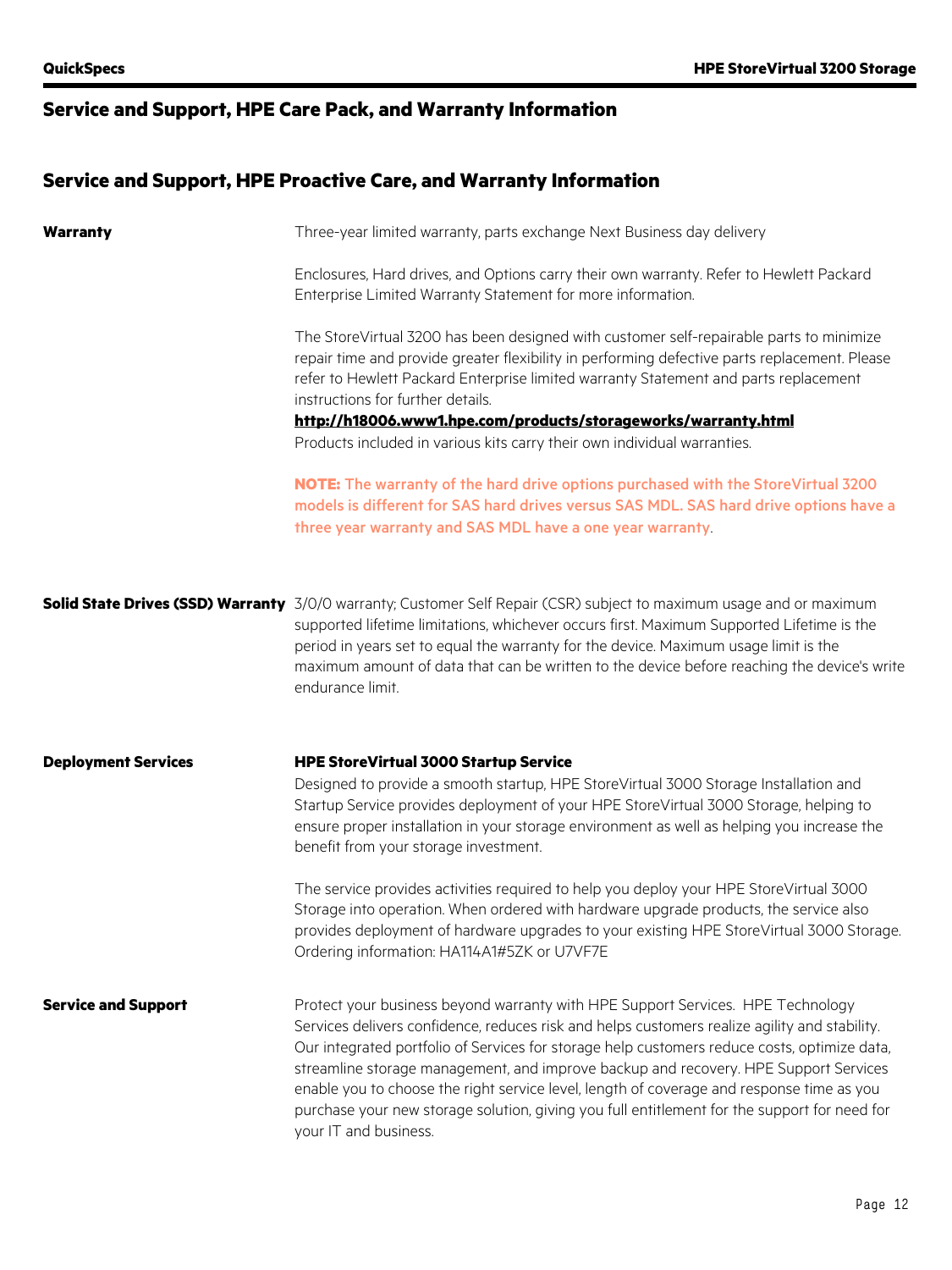## **Service and Support, HPE Care Pack, and Warranty Information**

| <b>Optimized Care</b>            | HPE Proactive Care with 6 hour call-to-repair commitment, three year Support<br><b>Service</b>                                                                                                                                                                                                                                                                                                                                                                                                                                                                                                                                                                                                                                                                                                                                    |  |  |
|----------------------------------|-----------------------------------------------------------------------------------------------------------------------------------------------------------------------------------------------------------------------------------------------------------------------------------------------------------------------------------------------------------------------------------------------------------------------------------------------------------------------------------------------------------------------------------------------------------------------------------------------------------------------------------------------------------------------------------------------------------------------------------------------------------------------------------------------------------------------------------|--|--|
|                                  | HPE Proactive Care gives customers an enhanced call experience plus helps prevent<br>problems and maintains IT stability by utilizing tailored, proactive reports with<br>recommendations and advice when your products are connected to HPE. This Service<br>combines three years' proactive reporting and advice with our highest level of hardware<br>support - HPE's 24x7, six hour hardware call-to-repair. HPE is the only leading manufacturer<br>who makes this level of coverage available as a standard service offering for your most<br>valuable storage systems.<br>https://www.hpe.com/h20195/v2/GetPDF.aspx/4AA3-8855ENW.pdf                                                                                                                                                                                       |  |  |
| <b>Standard Care</b>             | HPE Proactive Care with 24x7 coverage, three year Support Service<br>HPE Proactive Care gives customers an enhanced call experience plus helps preventing<br>problems and maintains IT stability by utilizing personalized proactive reports with<br>recommendations and advice when your products are connected to HPE. This Service<br>combines three years' proactive reporting and advice with our 24x7 coverage, four hour<br>hardware response time when there is a problem.<br>https://www.hpe.com/h20195/v2/GetPDF.aspx/4AA3-8855ENW.pdf                                                                                                                                                                                                                                                                                  |  |  |
| <b>Basic Care</b>                | HPE Foundation Care 24x7, three-year Support Service<br>HPE Foundation Care 24x7 gives you access to HPE 24 hours a day, seven days a week for<br>assistance on resolving issues. This service includes need based Hardware onsite response<br>within four hours. Simplify your support experience and make HPE your first call to help<br>resolve hardware or software problems.<br>http://www.hpe.com/h20195/V2/GetDocument.aspx?docname=4AA4-<br>8876ENW&cc=us&lc=en                                                                                                                                                                                                                                                                                                                                                           |  |  |
| <b>Additional Service Offers</b> | <b>HPE Proactive Care Advanced</b><br>HPE Proactive Care Advanced builds on HPE Proactive Care, providing additional benefits<br>such as the assignment of a dedicated, local account support manager (ASM) for<br>collaboration and best practices and critical event management that provides 24x7 fast<br>response and IT service restoration with incident follow-up to prevent a repeat. All of this is<br>designed to give you an incredibly personalized, high-touch support experience that keeps<br>your system fully available and running at peak performance.<br><b>HPE Foundation Care Call-to-Repair Service</b><br>Offers 24x7 service, including on Hewlett Packard Enterprise holidays, with a six-hour call-to-<br>repair time, where our commitment is to have the hardware operational within six hours after |  |  |
|                                  | your call is opened. Software support is 24x7 with a 2-hour response time.<br><b>HPE Proactive Select</b><br>Addresses on-going operational and staffing needs of Converged Systems environments.<br>The customer can buy HPE Proactive Select credits upfront, and choose from around 100<br>services to consume the required level of expertise and resources throughout a year. A vast<br>array of services health checks, optimization, performance, and security-help customers<br>address their skills and staffing requirements with flexibility.                                                                                                                                                                                                                                                                          |  |  |
| <b>Additional Information</b>    | For more information <b>https://www.hpe.com/us/en/services.html</b><br>To learn more on HPE Services, please contact your Hewlett Packard Enterprise sales                                                                                                                                                                                                                                                                                                                                                                                                                                                                                                                                                                                                                                                                        |  |  |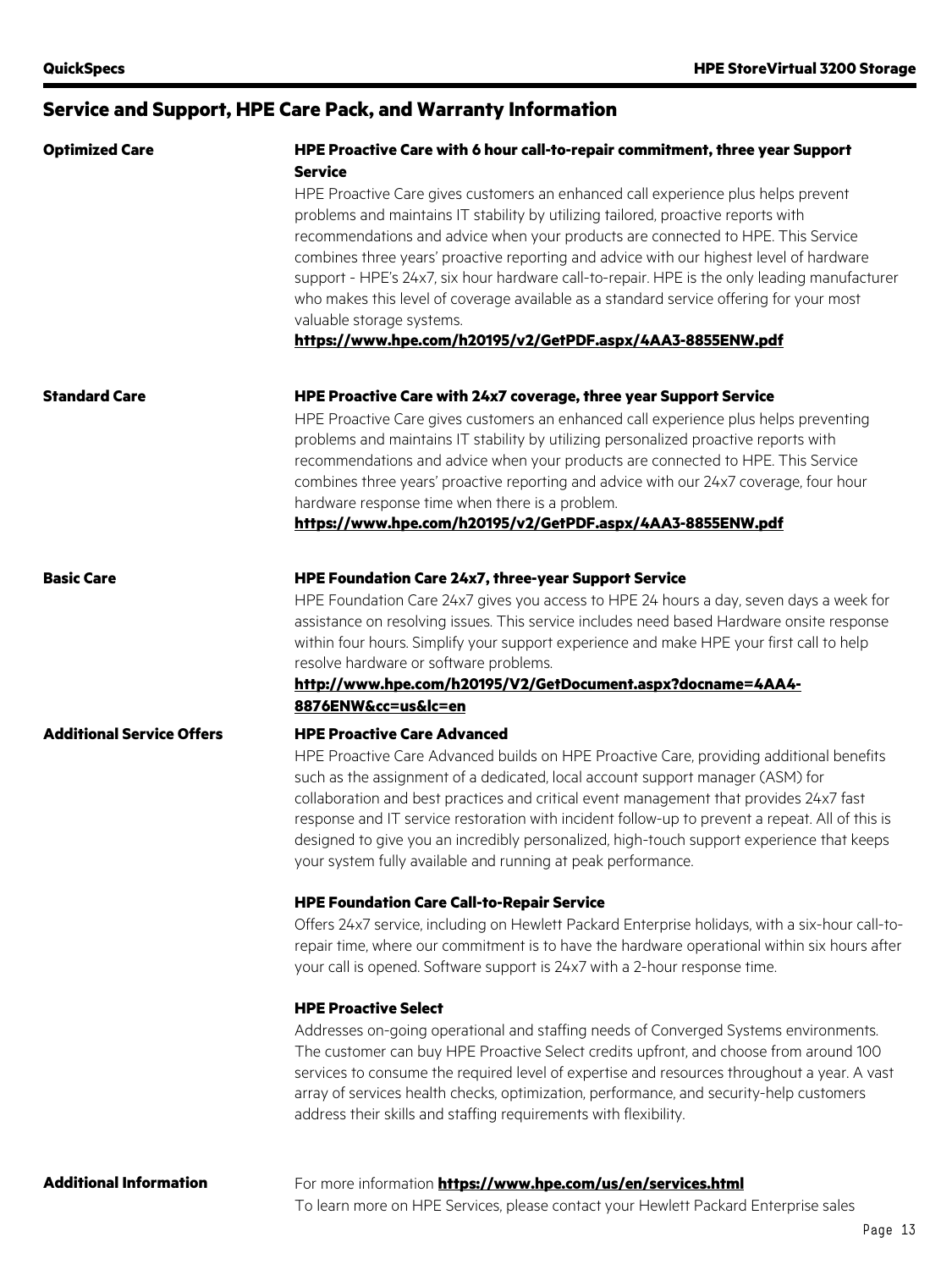| Service and Support, HPE Care Pack, and Warranty Information |  |  |
|--------------------------------------------------------------|--|--|
|                                                              |  |  |

|                                 | representative or Hewlett Packard Enterprise Authorized Channel Partner. HPE Proactive<br>Care Services are sold by Hewlett Packard Enterprise and Hewlett Packard Enterprise<br><b>Authorized Service Partners:</b><br>Services for customers purchasing from Hewlett Packard Enterprise or an enterprise<br>$\bullet$<br>reseller are quoted using Hewlett Packard Enterprise order configuration tools.<br>Customers purchasing from a commercial reseller can find HPE Support Services at<br>$\bullet$<br>http://www.hpe.com/services/storage |  |
|---------------------------------|----------------------------------------------------------------------------------------------------------------------------------------------------------------------------------------------------------------------------------------------------------------------------------------------------------------------------------------------------------------------------------------------------------------------------------------------------------------------------------------------------------------------------------------------------|--|
| <b>HPE Services Awards</b>      | HPE Services continues to be recognized for service and support excellence by customers,<br>partners, industry organizations and publications around the world. Recent honors and award<br>reflect our services team's dedications, technical expertise, professionalism and<br>uncompromising commitment to customer satisfaction. For a list of all our awards, please<br>visit: https://www.hpe.com/us/en/services.html                                                                                                                         |  |
| Additional Services Information | For more information about HPE Care Pack Services, please visit:<br>https://www.hpe.com/us/en/storage.html<br>If you have specific questions, contact your local Hewlett Packard Enterprise representative.<br>Contact information for a representative in your area can be found at "Contact Us"<br>http://www.hpe.com                                                                                                                                                                                                                            |  |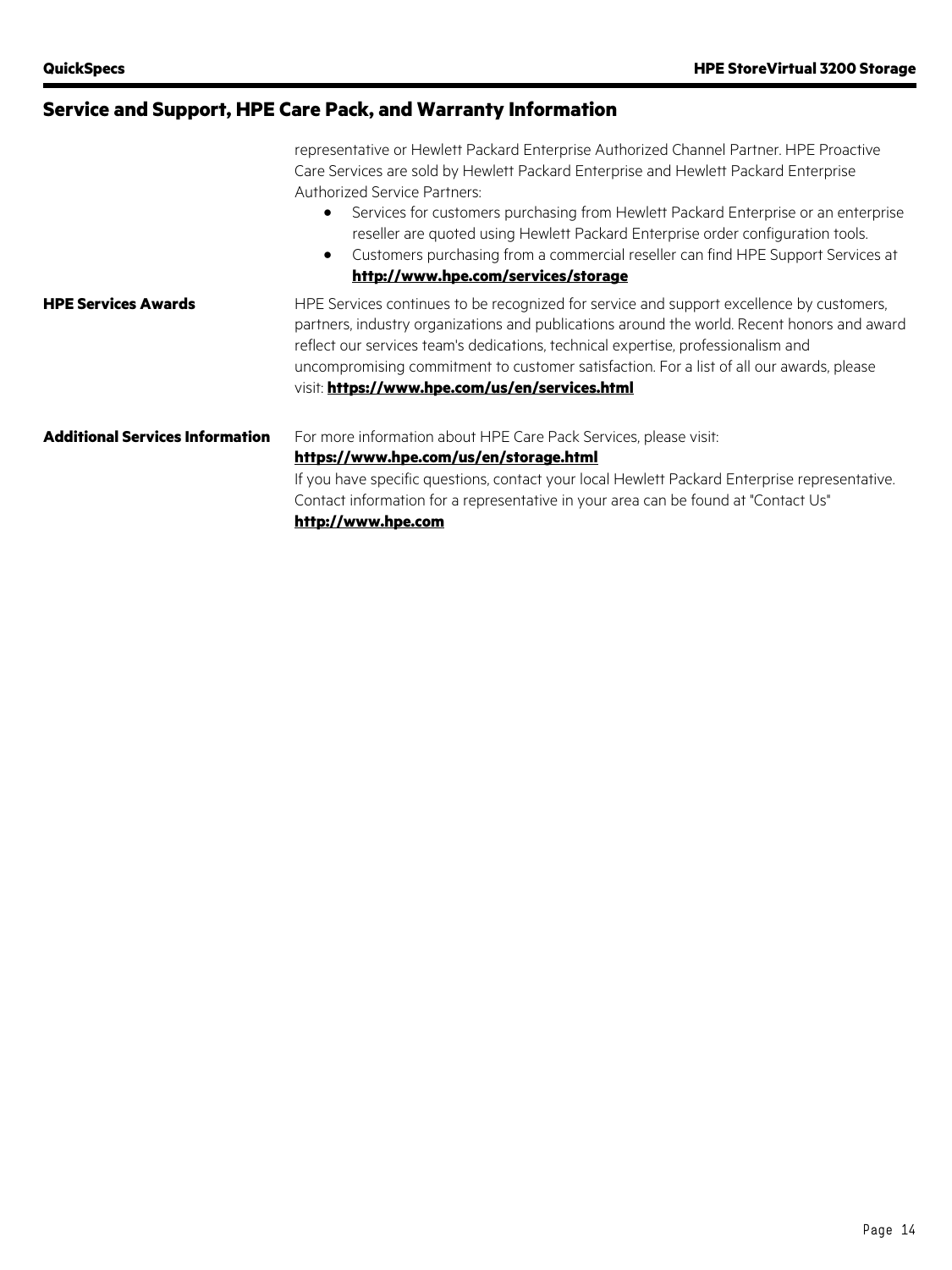# **Technical Specifications**

| <b>Power Requirements</b>      | Max Input Power              | 575W                                                           |
|--------------------------------|------------------------------|----------------------------------------------------------------|
|                                | <b>Heat Dissipation</b>      | 1962 BTU/hr                                                    |
| <b>Temperature and</b>         |                              |                                                                |
| <b>Humidity Ranges</b>         |                              |                                                                |
|                                | <b>Operating Temperature</b> | 50° to 95°F (10° to 35°C)                                      |
|                                | Shipping Temperature         | -22° to 149°F (-30° to 65°C)                                   |
|                                | Operating Humidity           | 10% to 90%                                                     |
|                                | Non-Operating Humidity       | 0% to 95%                                                      |
| <b>Declared Acoustic Noise</b> |                              |                                                                |
| <b>Levels</b>                  |                              |                                                                |
|                                | Sound Power                  | 6.3 Bels - 7.75 Bels                                           |
|                                | Sound Pressure               | 51 dB - 67 dB                                                  |
| <b>Shock and Vibration</b>     |                              |                                                                |
|                                | Shock, Operational           | 5 G, 11 ms, half-sine                                          |
|                                | Shock, Non-Operational       | 10 G, 11 ms, half-sine                                         |
|                                | Vibration, Operational       | .25 G, 5-500 Hz, Sine                                          |
|                                | Vibration, Non-Operational   | .5 G, 5-500 Hz, Sine                                           |
| <b>Physical</b>                |                              |                                                                |
|                                | Height                       | 88mm (3.5")                                                    |
|                                | Depth (excluding cables)     | 597mm (23.5"), to cam handle = 627mm (24.7")                   |
|                                | Width (body only)            | 448mm (17.6"), ear to ear = 483mm (19")                        |
|                                | Weight                       | LFF: 62 lbs.                                                   |
|                                |                              | SFF: 58 lbs.                                                   |
|                                |                              |                                                                |
| <b>Regulatory Info</b>         |                              |                                                                |
| <b>Safety</b>                  |                              | UL 60950-1 (USA)                                               |
|                                |                              | CAN/CSA-C22.2 No. 60950-1-07 (Canada)                          |
|                                |                              | IEC 60950-1 (International)                                    |
|                                |                              | EN 60950-1 (European Union)                                    |
|                                |                              | IS 13252 (Part 1) (India)                                      |
|                                |                              | UL 60950-1 (USA)                                               |
| Electromagnetic                |                              | FCC Title 47, Part 15, Subpart B Class A (USA)                 |
| <b>Compatibility</b>           |                              |                                                                |
|                                |                              | ICES-003, Issue 5 Class A (Canada)                             |
|                                |                              | VCCI V-3/2014.04 Class A (Japan)                               |
|                                |                              | AS/NZS CISPR 22 Class A (Australia, New Zealand)               |
|                                |                              | EN 55022 & CISPR22 Class A (European Union, International)     |
|                                |                              | EN 55024 & CISPR24 Class A (European Union, International)     |
|                                |                              | EN 61000-3-2: Harmonics (European Union)                       |
|                                |                              | EN 61000-3-3: Flicker (European Union)                         |
|                                |                              | CNS 13438 Class A (Taiwan)                                     |
| <b>RoHS and WEEE</b>           | Compliance                   | RoHS-6/6 Compliance, China RoHS, WEEE                          |
|                                | Exemptions                   | 6(a);6(c); 7(a); 7(c)-l; 7(c)-ll                               |
| <b>Country Approvals</b>       |                              | United States, Australia, New Zealand, Canada, European Union, |
|                                |                              | Japan, Taiwan                                                  |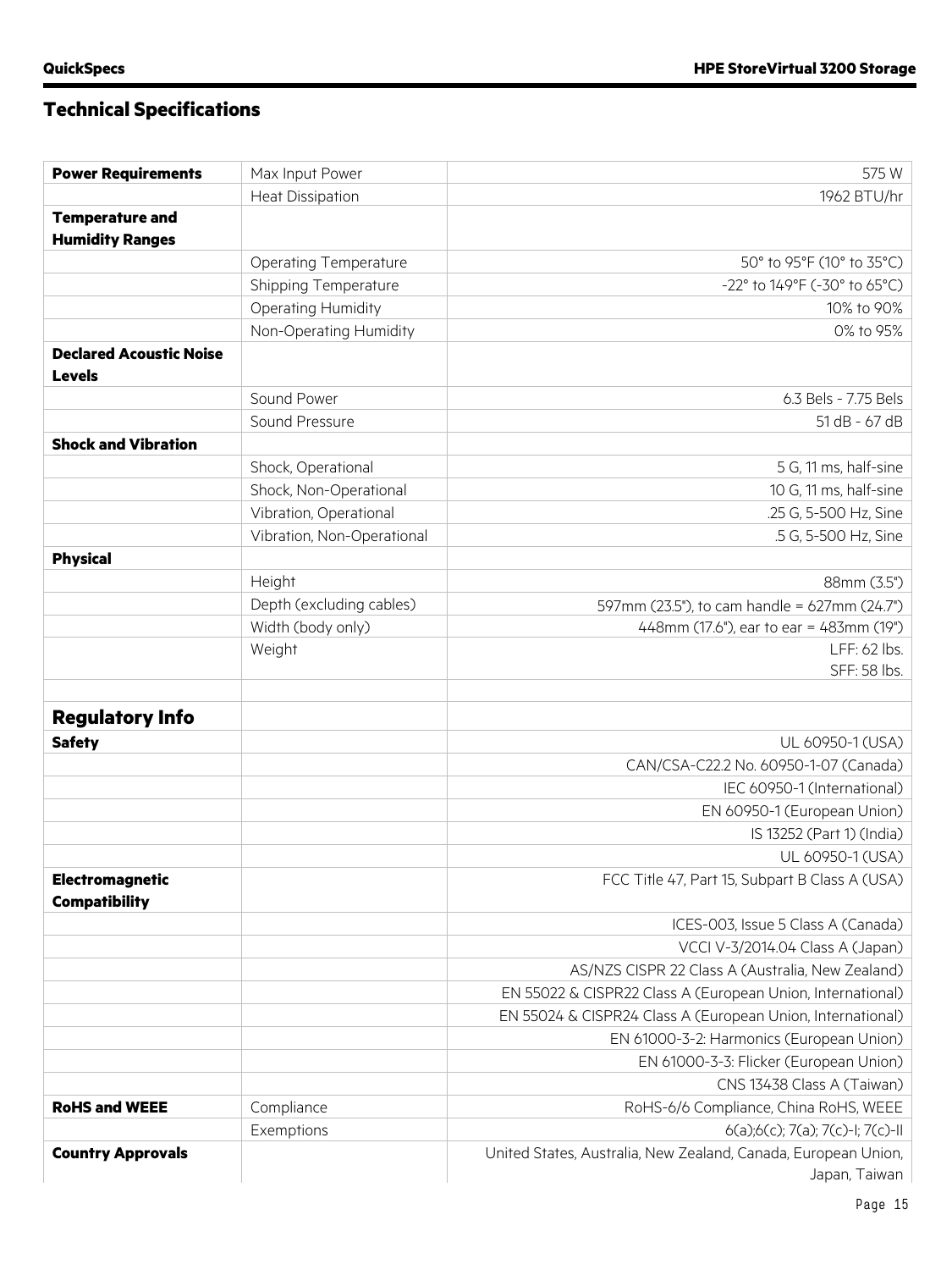## **Technical Specifications**

## **Performance**

#### **Benchmark Performance Results**

Single HDD and SSD tiers were tested in a laboratory setting to produce these results. Actual performance attained will vary due to several factors, including drive type, number of drives, RAID type, Network RAID type, host interconnect, block size, workload type, etc.

| <b>StoreVirtual 3200 Array Performance</b>     | HPE StoreVirtual 3200 with HDD | HPE StoreVirtual 3200 with SSD |  |  |  |
|------------------------------------------------|--------------------------------|--------------------------------|--|--|--|
| <b>Protocol (host connect)</b>                 | 16Gb Fibre Channel             | 16Gb Fibre Channel             |  |  |  |
| <b>RAID 5 Performance Results</b>              |                                |                                |  |  |  |
| Random Reads (IOPS)                            | $5,788^1$                      |                                |  |  |  |
| Random Writes (IOPS)                           | 2,724 <sup>1</sup>             |                                |  |  |  |
| Mixed Workload (60%R/40%W IOPS)                | $3,266^1$                      |                                |  |  |  |
| <b>RAID 10 Performance Results<sup>2</sup></b> |                                |                                |  |  |  |
| Random Reads (IOPS)                            |                                | 69,504 <sup>2</sup>            |  |  |  |
| Random Writes (IOPS)                           |                                | $21,045^3$                     |  |  |  |
| Mixed Workload (60%R/40%W IOPS)                |                                | 22,7803                        |  |  |  |

#### Benchmark Setup Configurations:

1 HPE StoreVirtual 3200 4-port 16Gb FC SFF Storage, RAID: 5, Network RAID: 0, Block size: 8k, Drives: (24) HPE SV3000 900GB 12G SAS 10K SFF HDD; 6 drives per RAID set, Host: DL360, Average Latency: 30ms

2 HPE StoreVirtual 3200 4-port 16Gb FC SFF Storage, RAID: 10, Network RAID: 10, Block size: 8k, Drives: (4) HPE SV3000 400GB 12G SAS 2.5in MU SSD; 2 drives per RAID set, Host: DL360, Average Latency: 7ms

<sup>3</sup> HPE StoreVirtual 3200 4-port 16Gb FC SFF Storage, RAID: 10, Network RAID: 0, Block size: 8k, Drives: (4) HPE SV3000 400GB 12G SAS 2.5in MU SSD; 2 drives per RAID set, Host: DL360, Average Latency: 7ms